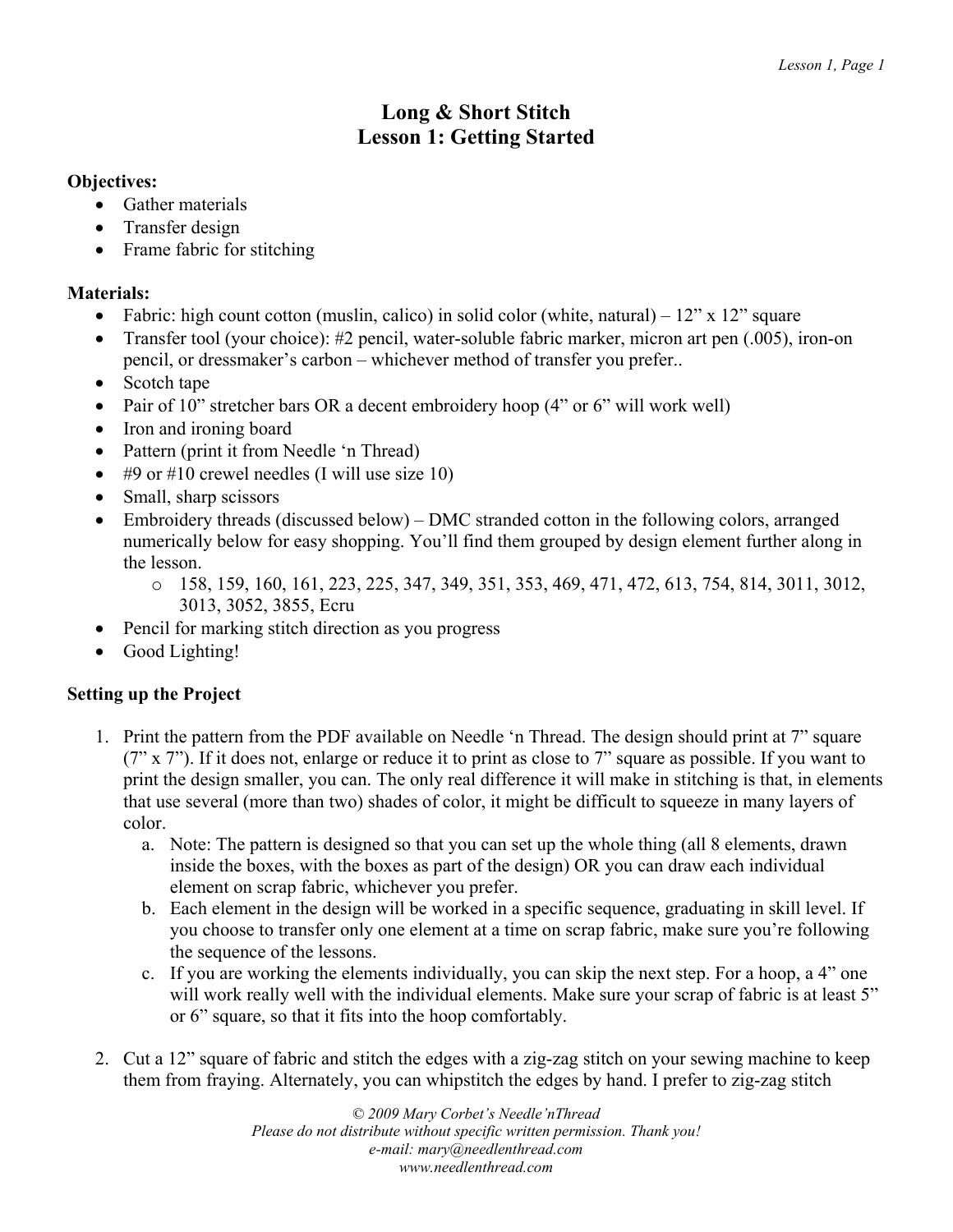around the fabric using a machine. And, actually, if you don't want to bother with this step, you don't have to do it! Normally, on a "fine" project, you would do this.

- 3. Prepare your fabric by ironing it well. You can use starch on the fabric if you wish. It won't make any difference in the stitching, really, and it can be rinsed out when you're finished with the project. You want all the wrinkles out of your fabric before you transfer your design.
- 4. Choose your favorite method of transferring an embroidery pattern. You'll find several methods discussed on Needle 'n Thread, under "Tips and Tricks for Hand Embroidery." My favorite method for this type of project is to trace the pattern with a #2 pencil. Since we will be using colored embroidery thread, the pencil lines will not interfere with the finished stitching. The following directions assume that you, too, will be tracing the pattern:
	- a. Tape your pattern either to a light box or to a sunny window
	- b. Center your ironed fabric over the pattern, and tape it in place
	- c. Using a #2 pencil (I like mechanical pencils, because they stay sharp), trace the pattern. Do not use sketch strokes to trace your pattern; rather, try to draw each part of the motif in one smooth line, so that you don't have numerous "fuzzy" or thick lines. Try for one smooth stroke rather than multiple little strokes.
	- d. If you are including the dividing lines between the motifs as part of the pattern, use a ruler to keep them straight.
- 5. Now, with your design transferred on your fabric, you're ready to either tack the fabric to your stretcher bar frame, or set it up in your hoop when it's time to start stitching. For long and short stitch, good tension is essential. Often, one of the drawbacks of long and short stitch shading is getting tension right. If your piece comes out puckered after all that work, it can be very disappointing! So invest in the right tools to ensure good tension. For this, a stretcher bar frame is best (or, if you're really adventurous and can afford it, a small slate frame). Stretcher bars are more affordable. The fabric is secured to the frames using tacks. You can find information on how to set up a project on stretcher bars on Needle 'n Thread, under "Tips and Tricks for Hand Embroidery." If you're using a hoop, make sure that it is one that you can tighten well and that will hold your fabric taut. In wooden hoops, the Hardwick Manor brand is best. "Cheap" wooden hoops from your local craft / sewing store are not really suitable, as you can't tighten them as well as you should; they are made of unfinished wood, so they tend to splinter; and often, they leave marks from the wood on the fabric. If you need to purchase a hoop locally and can't find a good wooden one, look for a Susan Bates plastic hoop (6"), which will serve for the project. Just remember to re-tighten the fabric and hoop often.

You don't need to put your fabric into the hoop until you're ready to start stitching, and, if you're using a hoop, make sure you remove the hoop after each stitching session! Hoops are notorious for collecting dirt and making rings on the fabric (which cannot always be removed!)

6. Now it's time to gather your threads. For this project, I am using a variety of DMC stranded cotton. You do not need more than a skein of each of these colors, and in most cases, you will use a lot less than a skein! You can, of course, use your own threads that you have on hand from your stash, too! Don't feel as if you have to go out and buy new threads! If you do use your own threads, they should be stranded cotton (DMC or Anchor) or an equivalent sized thread, and you should have several shades of any given color.

> *© 2009 Mary Corbet's Needle'nThread Please do not distribute without specific written permission. Thank you! e-mail: mary@needlenthread.com www.needlenthread.com*